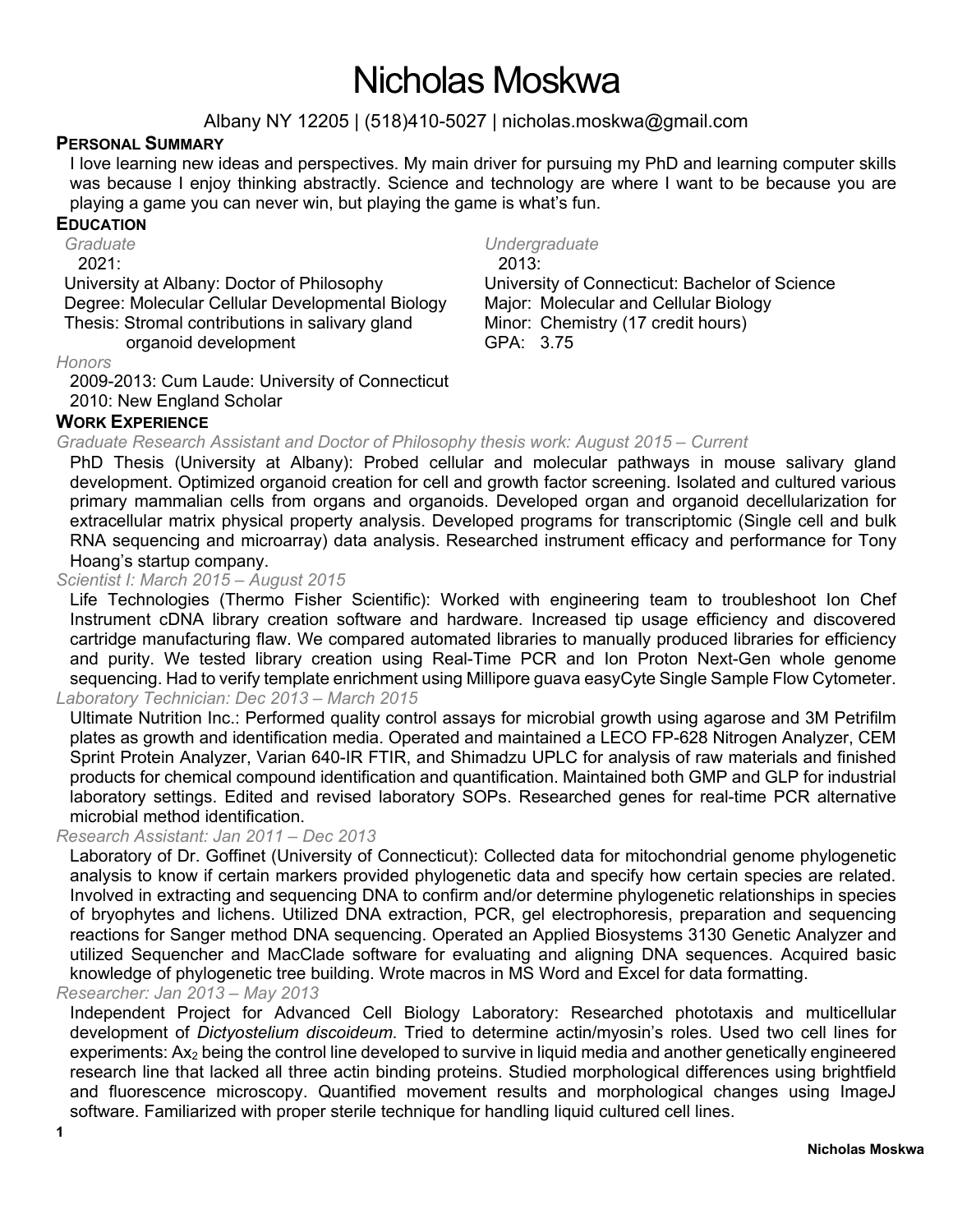# **PUBLICATIONS**

- Hosseini, Z. F., Nelson, D. A., **Moskwa, N.**, & Larsen, M. (2019). Generating embryonic salivary gland organoids. *Current Protocols in Cell Biology*, e76. doi: 10.1002/cpcb.76
- Hoang, T., **Moskwa, N.**, & Halvorsen, K. (2018). A 'smart' tube holder enables real-time sample monitoring in a standard lab centrifuge. PLoS ONE, 13(4), 1–10. http://doi.org/10.1371/journal.pone.0195907
- Hosseini, Z. F., Nelson, D. A., **Moskwa, N.**, Sfakis, L. M., Castracane, J., & Larsen, M. (2018). FGF2- Dependent Mesenchyme and Laminin-111 are Niche Factors in Salivary Gland Organoids. Journal of Cell Science, 131(January). http://doi.org/doi: 10.1242/jcs.208728
- Liu, Y., **Moskwa, N. L.**, & Goffinet, B. (2012). Development of eight mitochondrial markers for Funariaceae (Musci) and their amplification success in other mosses. *American Journal of Botany*, *99*(2), e62–e65. http://doi.org/10.3732/ajb.1100402

# **MENTORING**

- 2011-2021 Instructed children, teens and adults in dance and music relating to Capoeira (Hamilton Hills Arts Center, Rensselaer Polytechnic Institute, University of Connecticut, University at Albany).
- 2018-2021 Taught undergraduate and graduate students common lab protocols and computer science. Instructed writing and presentation improvement (University at Albany).
- 2020-2021 Group leader in summer bioinformatics workshops. Led students through genomic analyses, including providing support on using UNIX, SLURM on high performance computer nodes and R for data analysis and graphing. Mentored students on biological projects with a genomics focus ranging from muscular dystrophy to development (University at Albany)
- 2021-2021 Guest lecturer about my research for Professional development lecture series (University at Albany).
- 2021-2021 Guest lecturer on DNA in cell biology course (University at Albany).
- 2015-2021 Teaching assistant for Applied Environmental Biology Laboratory, Cell Biology Laboratory, Development Laboratory, Human Physiology Laboratory, Microbiology Laboratory, Vertebrate Histology Laboratory (University at Albany).
- 2020-2020 Instructed online fitness classes for children (Hamilton Hills Arts Center).
- 2016-2017 Trained and oversaw an undergraduate's work in lentiviral production workflow (University at Albany).
- 2015-2015 Trained Scientist I replacement in standard library creation, QC and sequencing workflow (Thermo Fisher Scientific).
- 2015-2015 Trained both Laboratory Technician replacement and Supervisor all current QC assays (Ultimate Nutrition).
- 2013-2013 Helped fellow undergraduate in PCR and gel electrophoresis training (University of Connecticut).
- 2008-2008 Instructed middle school students basic capoeira movements once a week for six months (Mansfield Middle School).

#### **CONFERENCES**

- July 2021 International Association for Dental Research General Session: Poster presentation
- Mar 2021 The Northeast Region Society for Developmental Biology Regional Meeting: Poster presentation
- Jan 2021 University at Albany Life Science Research Symposium: Oral presentation
- Nov 2019 University at Albany Life Science Research Symposium: Poster presentation
- Apr 2019 The Northeast Region Society for Developmental Biology Regional Meeting: Poster presentation
- Mar 2019  $6<sup>th</sup>$  Annual RNA Symposium: Poster presentation
- Feb 2019 Gordon Research Conference and Seminar on Salivary Glands and Exocrine Biology: Poster and oral presentation
- Oct 2018 University at Albany Life Science Research Symposium: Poster presentation
- Apr 2018 The Northeast Region Society for Developmental Biology Regional Meeting: Poster presentation

#### **GRANTS AND AWARDS**

- Jan 2019 University at Albany RNA Institute travel award: Gordon Research Conference and Seminar on Salivary Glands and Exocrine Biology
- Apr 2018 University at Albany travel award: The Northeast Region Society for Developmental Biology Regional Meeting

#### **COMPUTER COMPETENCY:**